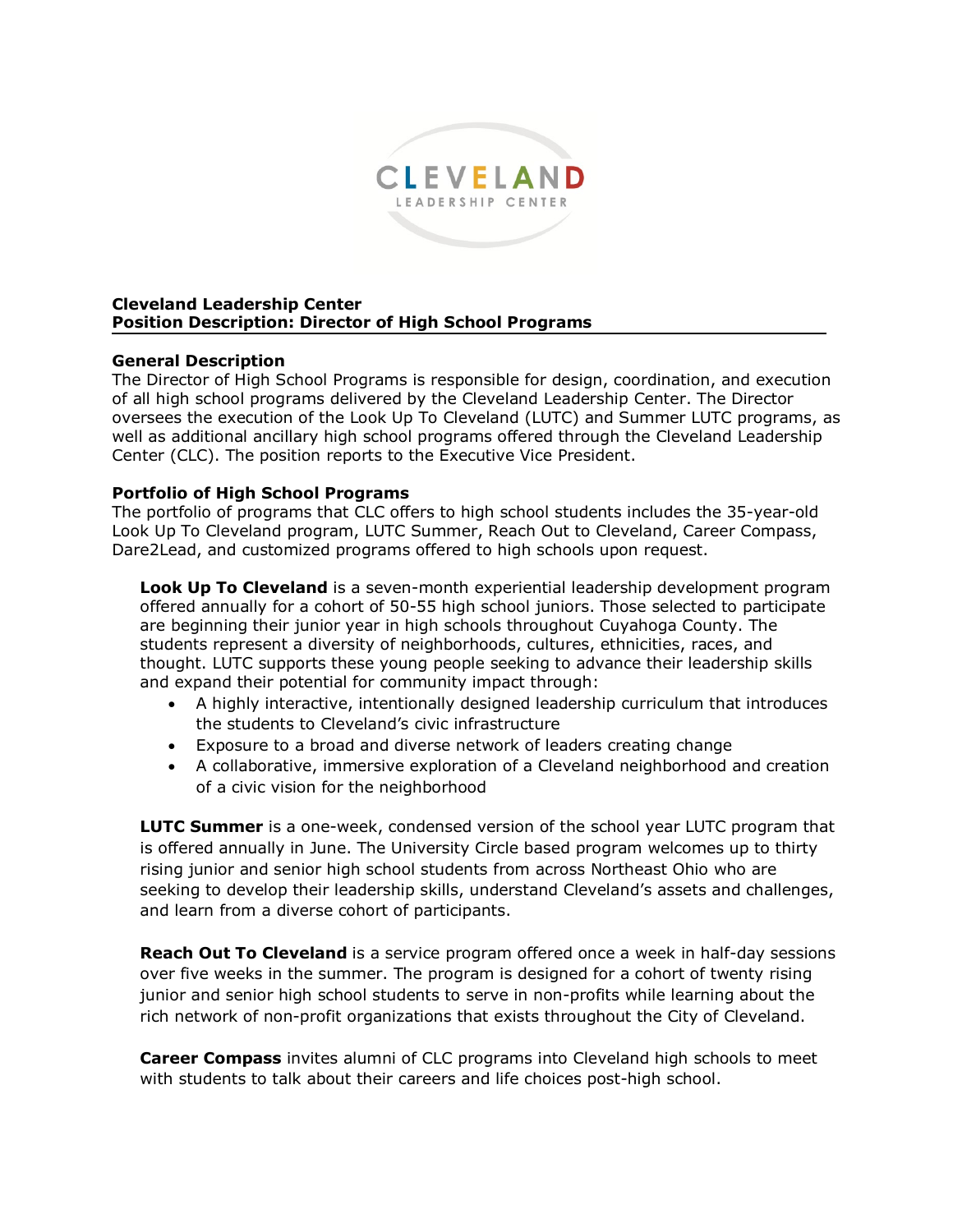**Dare2Lead** is an evidence-based anti-bullying program that empowers students and educators to interrupt bullying behaviors effectively through strategic action. The program is offered twice a year to students from Northeast Ohio high schools.

**Customized Programs** are designed upon request from local high schools. Programs can include leadership skill development, civic immersion days, or service experiences.

### **Position Profile**

The successful candidate should have experience in working with youth, preferably in the areas of leadership development and training, program design and delivery, group facilitation, and project management and a demonstrated commitment to diversity, equity, and inclusion. The ideal candidate must excel at balancing multiple responsibilities, including but not limited to developing curriculum, facilitating teams, creating and activating action plans, and managing events. Key skills include strategic thinking and problem solving, management of group dynamics, building collaborations, relationship development, clear written and verbal communication, and ability to function in a team-based and fast-paced environment.

### **Primary Responsibilities**

- Collaborate in setting strategic direction and intended outcomes of the high school suite of programs
- Conceptualize and design program curriculum for Look Up To Cleveland and related programs in partnership with President and CEO and the LUTC Advisory Committee
- Coordinate and facilitate LUTC civic vision teams, including attending all meetings of the planning teams and supporting their self-organizing evolution
- Provide continuity in curriculum and content among program session days for LUTC
- Effectively and frequently communicate with LUTC students, families, volunteers, and educators in all forms (electronic, written, and interpersonal)
- Conduct ongoing assessment and evaluation of LUTC programs at the conclusion of each session and at year's end
- Ensure meaningful engagement, recruitment, training, and retention of alumni and key stakeholders including LUTC Advisory Committee, Selection Committees, and LUTC Class Officers
- Oversee and coordinate selection process, including recruitment of a diverse representation of participants
- Establish and maintain clear, concise messages about LUTC programs and their impact in the community
- Develop and direct content of LUTC printed and on-line collateral in collaboration with the Director of Marketing
- Work closely with the CLC Board and coordinate the LUTC Advisory Committee
- Support and assist the President and CEO in the design, development, and introduction of new offerings and customized opportunities
- Propose and monitor annual LUTC budget and provide accurate reporting
- Explore community collaborations to achieve greater impact in program delivery
- Maintain relationships with program alumni and explore new engagement opportunities to connect alumni with CLC and the City of Cleveland

# **Position Qualifications**

- Bachelor's Degree required
- Experience in working with youth, specifically civic engagement/leadership development/leadership program management